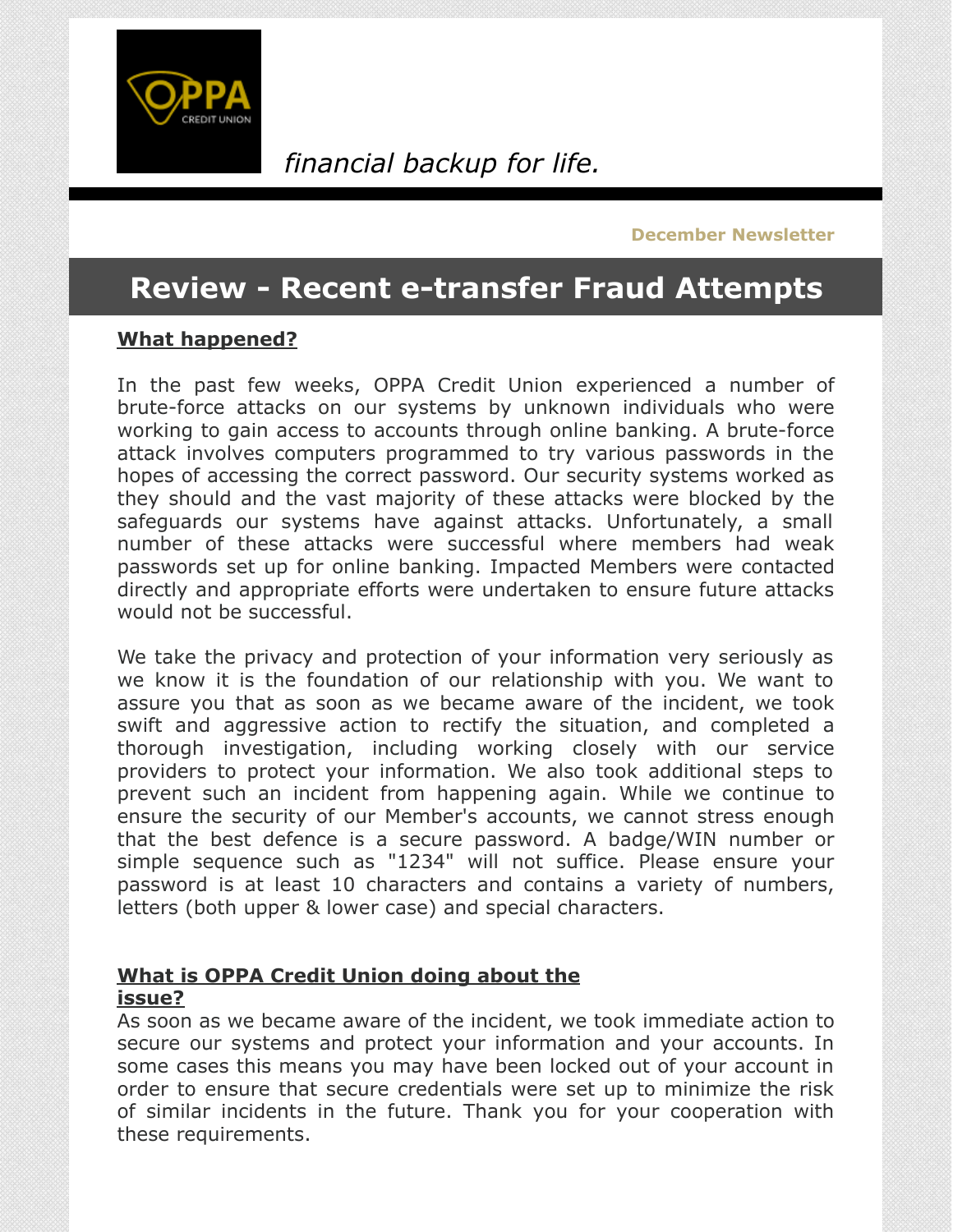#### **Taking steps to safeguard your online information**

There are additional things we recommend you do to protect yourself and your online information:

- **Use strong passwords** alphanumeric in nature (a combination of both upper and lowercase letters as well as numbers and special characters).
- **Change your passwords regularly.**
- **Use different passwords for different accounts.**
- **Use multi-factor authentication wherever it is available. (2- Step Verification is in the works for early 2022)**
- **Clear your browsing history regularly** and at the conclusion of any online banking or other transactions where you make online purchases.
- **Do not click on links, provide money, or confidential information** where you cannot independently verify the authenticity of a request.
- **Do not download or open email attachments**where you cannot independently verify the sender; and set up spam alerts for emails of this nature.

OPPA Credit Union takes the privacy and protection of your information very seriously, and will continue to act in your best interest to protect your accounts.

## **Happy Holidays to your and yours**



As we enter the holiday season, on behalf of all OPPA Credit Union employees I extend our best wishes to all our Members and their families. May this Christmas and the New Year be cheerful and special for each of you.

Thank you again for your continued support, and we look forward to assisting you in every way possible in 2022.

Bill Whyte, CEO

### **Member Survey**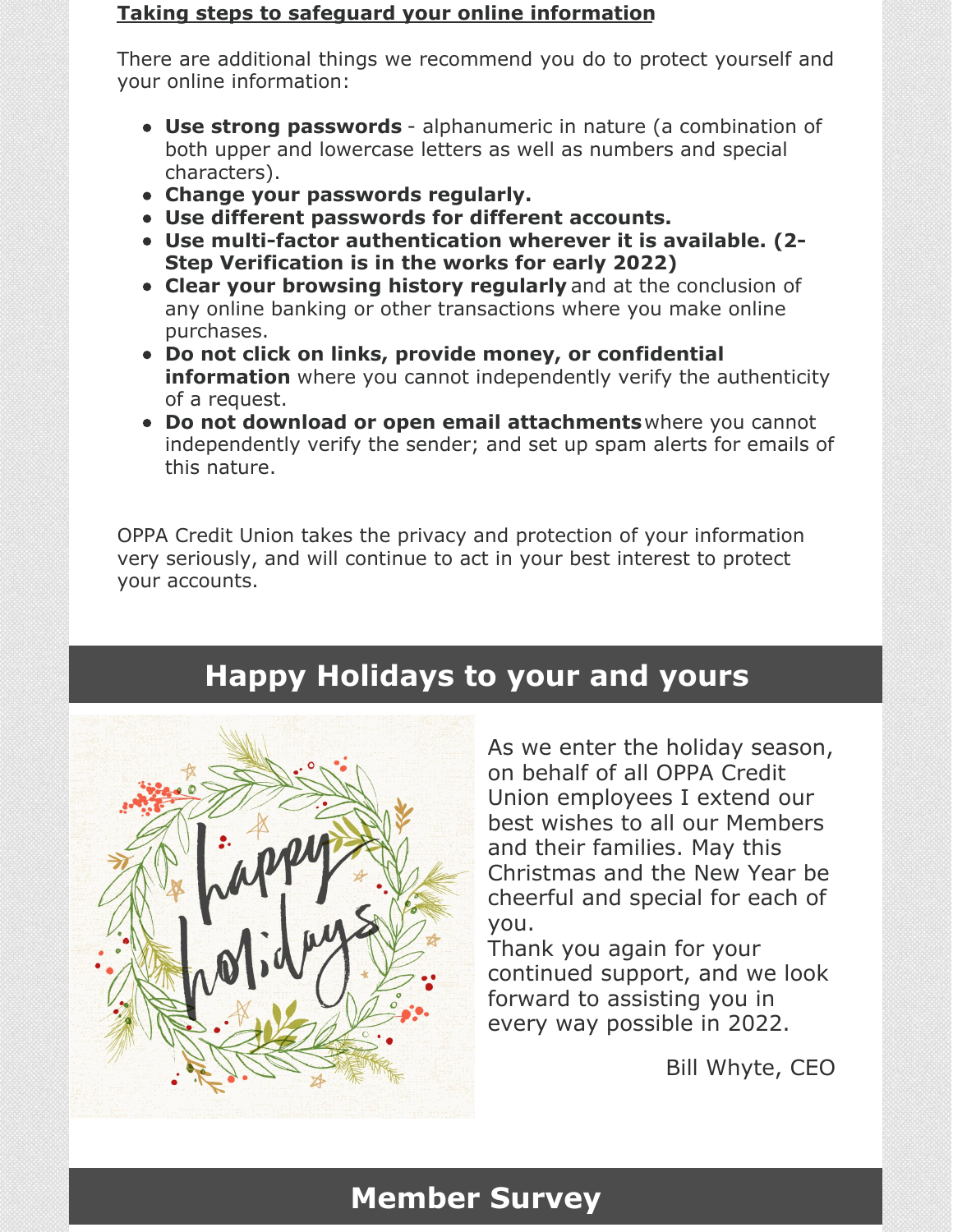

#101\* 012345\*6780 12345\*6789\*

### **Let us know... that's how we improve**

Time for our annual Member Survey. Please take 2-3 minutes to answer a few questions about your thoughts and experience.

**[Connect](https://www.surveymonkey.com/r/2021OPPACUMemberSurvey) to Survey Monkey Here**

## **New Features Coming Soon**

| <b>Increased Security with 2-</b>                                                                                                                                                                                                         | <b>Reset Password</b>                                                                                         |
|-------------------------------------------------------------------------------------------------------------------------------------------------------------------------------------------------------------------------------------------|---------------------------------------------------------------------------------------------------------------|
| <b>Step Verification</b>                                                                                                                                                                                                                  | New Password                                                                                                  |
| Keeping members banking                                                                                                                                                                                                                   | <b>Reset Password</b>                                                                                         |
| information safe & secure is our top                                                                                                                                                                                                      | <b>Online Password Reset</b>                                                                                  |
| priority. High-risk logins will be                                                                                                                                                                                                        | No more waiting or having to call                                                                             |
| subject to the member correctly                                                                                                                                                                                                           | into the branch. Members will be                                                                              |
| providing a one-time-only security                                                                                                                                                                                                        | able to reset their online banking                                                                            |
| code sent to you through email or                                                                                                                                                                                                         | password through a self-serve                                                                                 |
| text message.                                                                                                                                                                                                                             | process. Safe, Secure and Efficient                                                                           |
| 101<br>Patriotic - Canadian Flag<br>ASAP Cheques, Forms & Supplies - design #PSSC-PAD1<br>www.asap-cheques.com info@asap-cheq<br>Phone: 888-324-3783 Fax: 868-861-6586<br>100 DOLLARS<br>Your Financial Institution<br>200 Finance Avenue | <b>Online Cheque Ordering</b><br>You will be able to order cheques and<br>check your order status online 24/7 |

# **Check our website for current offers**

from your online banking